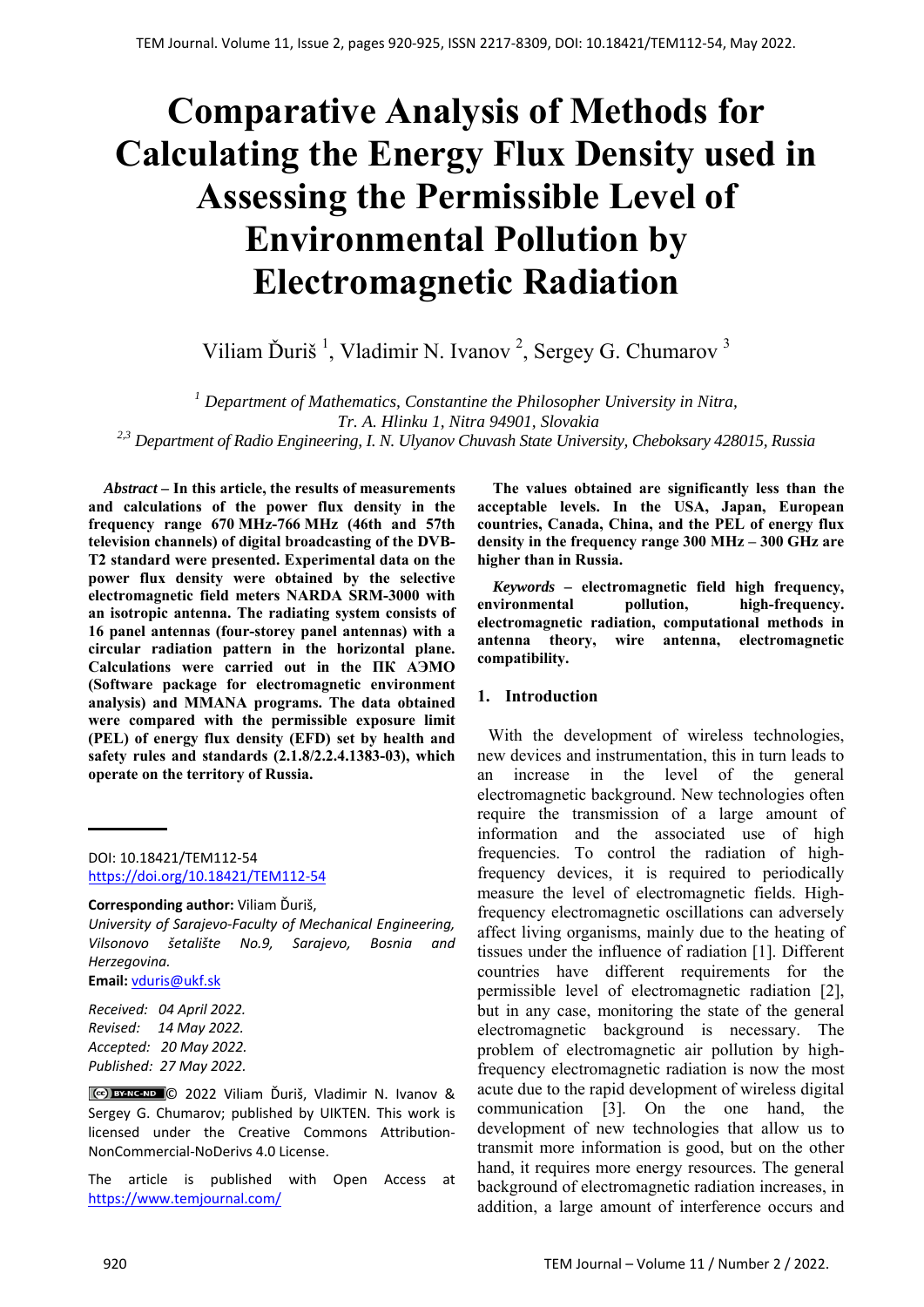the electromagnetic compatibility of radio-electronic devices deteriorates. This is especially noticeable in large cities [4]. The electromagnetic situation can be predicted by modeling radiation sources and the environment – this reduces the cost of monitoring electromagnetic radiation [5]. The relevance of the study lies in the experimental determination of the reliability of the results of methods for calculating the experimental situation on the ground.

### **2. Research Methods**

 At the first stages, the method of calculating prediction of the electric field strength of radiating technical devices of very high frequency (VHF) and ultra-high frequency (UHF) was based on the use of the method proposed by B. A. Vvedensky. The basis of this method is the interference formula

$$
E = \frac{\sqrt{30PGL}}{r} K_f F(\alpha) F(\varphi)
$$
 (1)

where  $P$  – power at the input of the antenna-feeder path;  $G$  – the gain of the antenna relative to the isotropic source, determined in the direction of peak radiation;  $L = L_0 L_T$  – the loss coefficient in the antenna-feeder path;  $L_0$ - reflection losses due to insufficient alignment of the antenna with the feeder;  $L_T$ – the efficiency of the feeder, determined by heat losses;  $r -$  distance from the geometric center of the antenna to the observation point;  $F(\alpha)$  – normalized antenna pattern in the vertical plane;  $F(\varphi)$  – normalized antenna pattern in the horizontal plane;  $K_f = 1.15$  ... 1.3 – attenuation multiplier, it takes into account frequency properties and the higher the frequency, the greater the attenuation multiplier.

 Expression (1) is true only when the observation point is in the far zone, and calculations will be very inaccurate near the installation site of the radio engineering object. By introducing an attenuation multiplier, a margin was provided for the level of electric field strength.

 This approach to finding the distribution of the electromagnetic field intensity is used in some computer programs that analyze the electromagnetic situation and calculate the electromagnetic monitoring of transmitting radio engineering objects in strict accordance with the current regulatory and methodological documentation of the Russian Federation. For example, such a program as ПК АЭМО is released by a Samara branch of Federal State Unitary Enterprise Radio Research Institute ("ФГУП НИИР – СОНИИР").

 In more modern methods, it is recommended to calculate the levels of the electromagnetic field by currents in the antenna. The calculation is performed in two stages: first, the current distribution in the antenna conductors is calculated, and then the levels of the electromagnetic field are calculated. The current distribution is calculated based on the solution of the electrodynamic problem by the method of integral equations in the thin-wire approximation. At the same time, the actual antenna design is represented as a system of electrical thin cylindrical conductors.

 When analyzing antennas, the task is divided into two: internal and external. The internal task is to find the distribution function of high-frequency currents in the radiating system. In the external problem, the electromagnetic field of the antenna radiation and other numerical characteristics are determined.

 The calculation of antennas made of thin conductors, as a rule, boils down to the transformation of Maxwell's equations to integrodifferential or integral equations for the distribution of surface current on the conductor. To date, three basic equations are known: the Pocklington and Harrington integro-differential equations, as well as the Gallen integral equation.

 In the regions containing electric and magnetic sources, Maxwell's equations have the form

$$
rot\vec{E} = -j\omega\mu_a\vec{H} - \vec{f}^m,
$$
\n
$$
rot\vec{H} = -j\omega\vec{g}\cdot\vec{E} - \vec{f}^e
$$
\n(2)

$$
rot\dot{\vec{H}} = -j\omega\dot{\varepsilon}_a\dot{\vec{E}} - \dot{\vec{J}}^e,\tag{3}
$$

where  $\vec{E}$  – vector of the complex amplitude of the ሶ electric field strength;  $\vec{H}$  – vector of the complex ሶ amplitude of the magnetic field strength;  $\vec{f}^e$ ,  $\vec{f}^m$  – the densities of third-party complex electric and magnetic currents, respectively;  $\dot{\epsilon}_a$  – complex absolute permittivity of the medium,  $\dot{\varepsilon}_a =$  $\varepsilon \left(1 - j \frac{\sigma}{\omega \varepsilon}\right); \quad \mu_a$  – complex absolute magnetic permeability of the medium.

 To solve Maxwell's equations, two auxiliary vector fields are usually introduced: the vector potential of electric currents  $\vec{A}^e$  and the vector potential of ሶ magnetic currents  $\vec{A}^m$ . Electromagnetic fields vectors ሶ  $\vec{E}$  and  $\vec{H}$  are determined through auxiliary potentials ሶ ሶ as follows:

$$
\vec{E} = -j\omega\dot{\mu}_a \dot{\vec{A}}^e + \frac{1}{j\omega\varepsilon_a} graddiv\vec{A}^e - rot\vec{A}^m; \qquad (4)
$$

$$
\dot{\vec{H}} = -j\omega \dot{\varepsilon}_a \dot{\vec{A}}^m + \frac{1}{j\omega \mu_a} graddiv \dot{\vec{A}}^m - rot \dot{\vec{A}}^e, \qquad (5)
$$

where

$$
\dot{\vec{A}}^{e,m} = \frac{1}{4\pi} \int_{V} \dot{\vec{J}}^{e,m} (x', y', z') \frac{e^{-jkr}}{r} dV, \tag{6}
$$

 $r$  – distance between the observation point  $(x, y, z)$ and the point where the source is located  $(x', y', z')$ :

$$
r = \sqrt{(x - x')(x - x')^{2} + (y - y')^{2} + (z - z')^{2}},
$$
  
(7)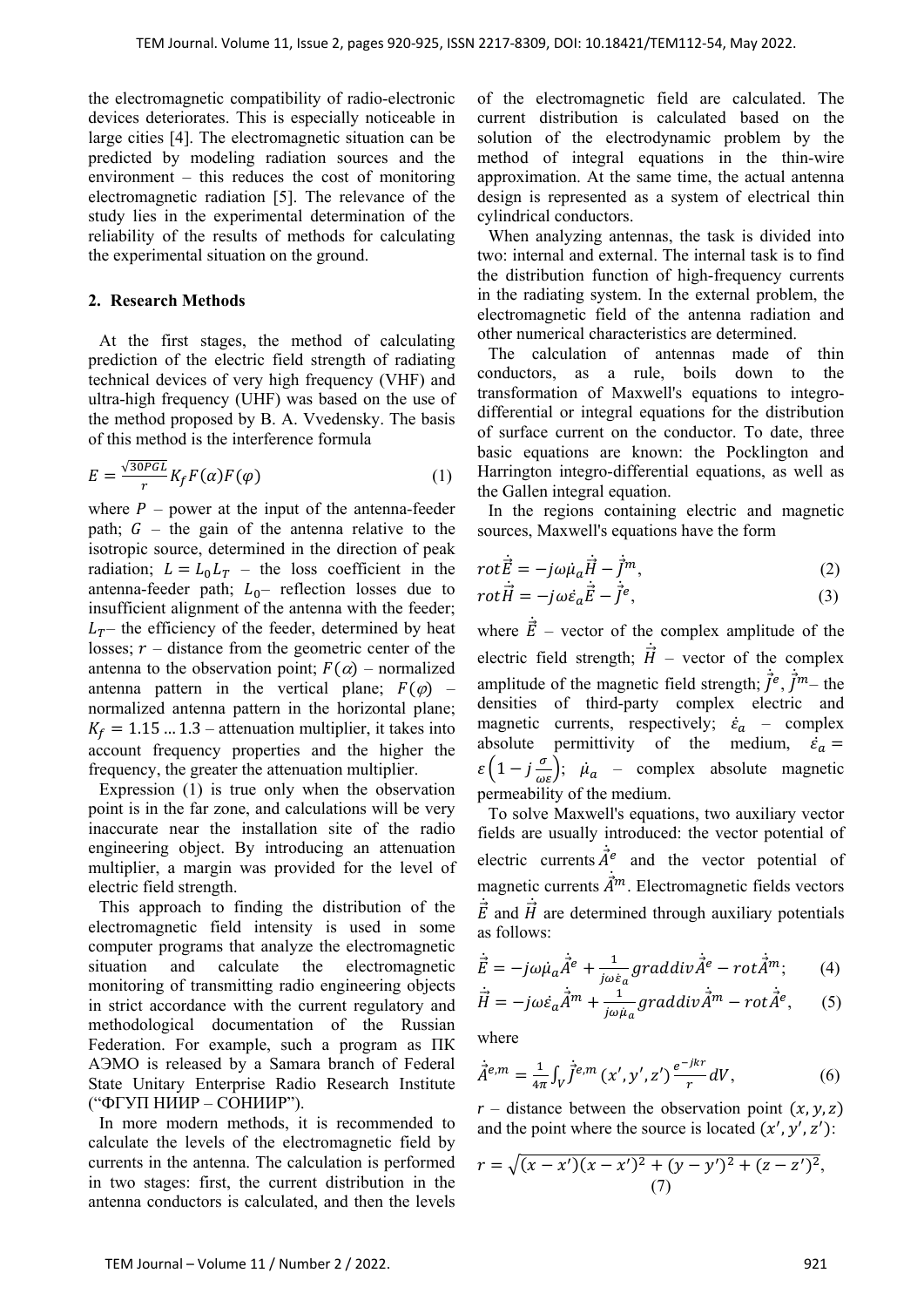Richmond used essentially a Pocklington type integral equation, but applied a slightly different method of derivation [6]. Let there be an arbitrary volume distribution of sources (Figure 1).



*Figure 1. Arbitrary volume distribution of sources*

Expressing the field in terms of the vector potential, we have

$$
\dot{\vec{H}} = \frac{1}{\mu} rot \vec{A},\tag{8}
$$

$$
\dot{\vec{H}}(x, y, z) = -\frac{1}{4\pi\mu} \int_V (\vec{r}_1, \vec{f}) \frac{1 + jkr}{r^2} e^{-ikr} dV', \tag{9}
$$

where  $\vec{r}_1$  is a unit vector directed from the source point to the observation point.

Applying the rotor operation to both parts of this equality, we obtain expressions for the components of the electric field intensity vector in a rectangular coordinate system excited by an electric current source:

$$
\dot{E}_x = \frac{\sqrt{\mu_0/\dot{\varepsilon}_a}}{4\pi jk} \int_V \left[ F_1(r) J_x + (x - x') F_2(r) \left[ (x - x') J_x + (y - y') J_y + (z - z') J_z \right] \right] dV'
$$
\n(10)

$$
\dot{E}_y = \frac{\sqrt{\mu_0/\varepsilon_a}}{4\pi jk} \int_V \left[ F_1(r) J_y + (y - y') F_2(r) \left[ (x - x') J_x + (y - y') J_y + (z - z') J_z \right] \right] dV'
$$
(11)

$$
\dot{E}_z = \frac{\sqrt{\mu_0/\varepsilon_a}}{4\pi jk} \int_V \left[ F_1(r) J_z + (z - z') F_2(r) \left[ (x - x') J_x + (y - y') J_y + (z - z') J_z \right] \right] dV' \tag{12}
$$

where

$$
F_1(r) = \frac{-1 - jkr + k^2r^2}{r^3} e^{-ikr};
$$
  
\n
$$
F_2(r) = \frac{3 + 3jkr + k^2r^2}{r^5} e^{-ikr}.
$$
\n(13)

In the study of wire antennas, one can proceed from both the Pocklington or Harrington equation and the Gallen's equation and use these equations to find the current distribution function, and then calculate the electrodynamic parameters. In the works of scientists of the Samara school [7] and in the guidelines for determining voltage levels the guidelines «Determination of the levels of the electromagnetic field created by the transmitting

technical devices of television, FM radio broadcasting and base stations of mobile terrestrial radio communication» (4.3.1677-03) in Russia, the Harrington's equation is used. But Pocklington's equation turns out to be more general in a certain sense. In fact, the right side of the Pocklington's integral equation includes a quantity that determines the field generated by the source. The source may be, for example, the opening of a coaxial line exciting the antenna on a grounded plane. Or, for example, in the case of a slit antenna on a metal body, a slit can be considered as a source, and the metal surface can be characterized or modeled by passive antenna elements or wire segments. At the same time, the Gallen integral equation uses exclusively a voltage generator applied to an infinitely narrow gap to describe the excitation, which does not give the desired flexibility in choosing different sources of excitation. In addition, although the infinitely narrow gap approximation is very useful, it is much worse than models with finite sources, describes the real physical picture and can lead to difficulties in calculating the imaginary part of the input impedance with great accuracy [8]. Integral equations are solved by the well-known method of moments [9], [10] or some new combined methods [11]. Other numerical methods are also used, for example the method Finite Difference Time Domain [12].

 A slightly modified approach is possible. For example, this is an exact representation of the kernel of the Green's function instead of the kernel of the approximation of a thin wire for solving arbitrary wire antennas and reflectors with a moderately thick radius by the method of moments [13].

 The disadvantage of the Pocklington's and Harrington's equations is that in addition to the current function, its derivative is explicitly included in them, this circumstance causes computational difficulties. At the same time, the Pocklington's equation can be transformed into the Mei's equation, where there is no derivative. As an integral equation for determining the current distribution in a wire antenna, you can choose the Mei's equation, for the following reasons:

- 1. The equation is successfully solved by the computationally economical method of colocation;
- 2. Good convergence of the solution is observed, almost regardless of the type of basis functions;
- 3. The right side of the equation is a piecewise smooth function even with concentrated excitation.

 This approach is used when calculating the electromagnetic field in the well-known MMANA program.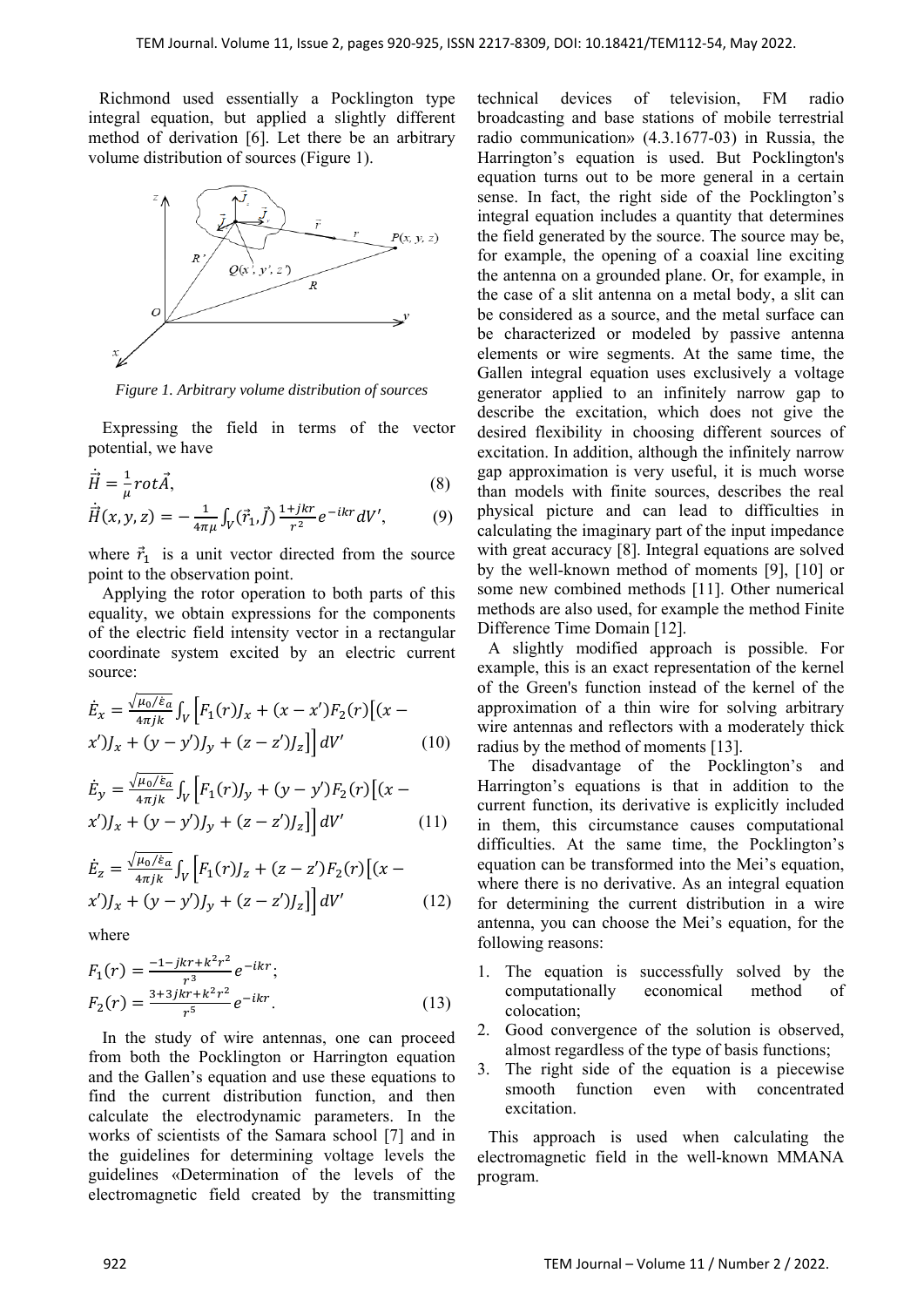There is a slightly different approach to calculating the current in a thin electric vibrator, described in [14], [15]. This approach is based directly on Maxwell's equations written in a cylindrical coordinate system, which make it possible to reduce the problem not to an integro-differential, but to an integral equation. In these works, the mathematical apparatus of the theory of singular integral equations is used. The problem was reduced to solving singular integral equations with respect to the longitudinal coordinate derivative of the surface current density on the vibrator.

 The main advantage of the presented approach of calculating the current distribution in comparison with other known methods is the possibility of mathematically correct solution of singular integral equations. The disadvantage is the limitation of the application of this theory to curved conductors.

#### **3. Results of the Research**

 The authors conducted a comparative analysis of electromagnetic field modeling in the ПК АЭМО, MMANA and experimentally measured.

 Consider an object on which four floors of panel antennas are installed in four directions with a gain of 13.15 dBi of the entire antenna as a whole, the width of the radiation patterns in the vertical plane is  $5.5^{\circ}$ , in the horizontal plane the radiation pattern is circular. The height of the antenna phase center is 74 m above the ground. Broadcasting digital terrestrial TV of DVB-T2 standard on 46th and 57th television channels, the power of transmitters of 500 watts. As a result of attenuation on the feeder, the radiated power of the antenna is 708 watts.

 When calculating in the ПК АЭМО program, the distribution of the safety criterion – the ratio of the found power flow density to the maximum permissible level of power flow density (Figure 2). If the value of the safety criterion is less than 1, then the electromagnetic environment is safe for the population, if it exceeds, then it is not safe for people to be in this place. In ПК АЭМО expression

$$
\sum_{j=1}^{m} \left(\frac{E_{sumj}}{E_{PELj}}\right)^2 + \sum_{k=1}^{q} \left(\frac{EFD_{sumk}}{EFD_{PELk}}\right) \tag{14}
$$

defined as a security criterion. In this formula  $E_{sum}$ – the total electric field strength generated by  $EMF$ sources of the *j*-th normalized range.  $E_{PELj}$  – PEL electric field strength of the  $j$ -th normalized range;  $EFD_{sum k}$  – total  $EFD$ , generated by electromagnetic field sources  $k$ -th normalized range;  $EFD_{PEL k}$ – PEL of EFD of the k-th normalized range;  $m$  – the number of ranges for which is normalized  $E$ ;  $q$  – the number of ranges for which is normalized EFD. In our case, the maximum *EFD* will be 0,5  $\mu W/cm^2$ . In a simplified calculation, an antenna radiation pattern is used, in this case a circular radiation pattern, so the distribution of  $EFD$  in other directions will have the same appearance.



*Figure 2. Distribution of the safety criterion at a height of 2 m from the ground* 

 When calculating the power flux density in the MMANA program, it has a distribution according to Figure 3.



*Figure 3. Distribution of the power flux density at a height of 2 m from the ground*

Power flux density measurements were experimentally carried out using a selective electromagnetic field meter Narda SRM-3006 in the village of Izederkino (Figure 4) of the Chuvash Republic (Russia). The measurement results are influenced by external electromagnetic interference that occurs during the operation of electrical appliances, electrical equipment, power supply systems, etc. and their own noise. The terrain (Figure 5) also affects the measurement results, the incident electromagnetic wave is reflected from the earth's surface and superimposed on a direct wave. The influence of the terrain can be clearly seen both on the simulation results and on the experimental results in the form of dips at a distance of approximately 60 meters.



*Figure 4. Location of the antenna*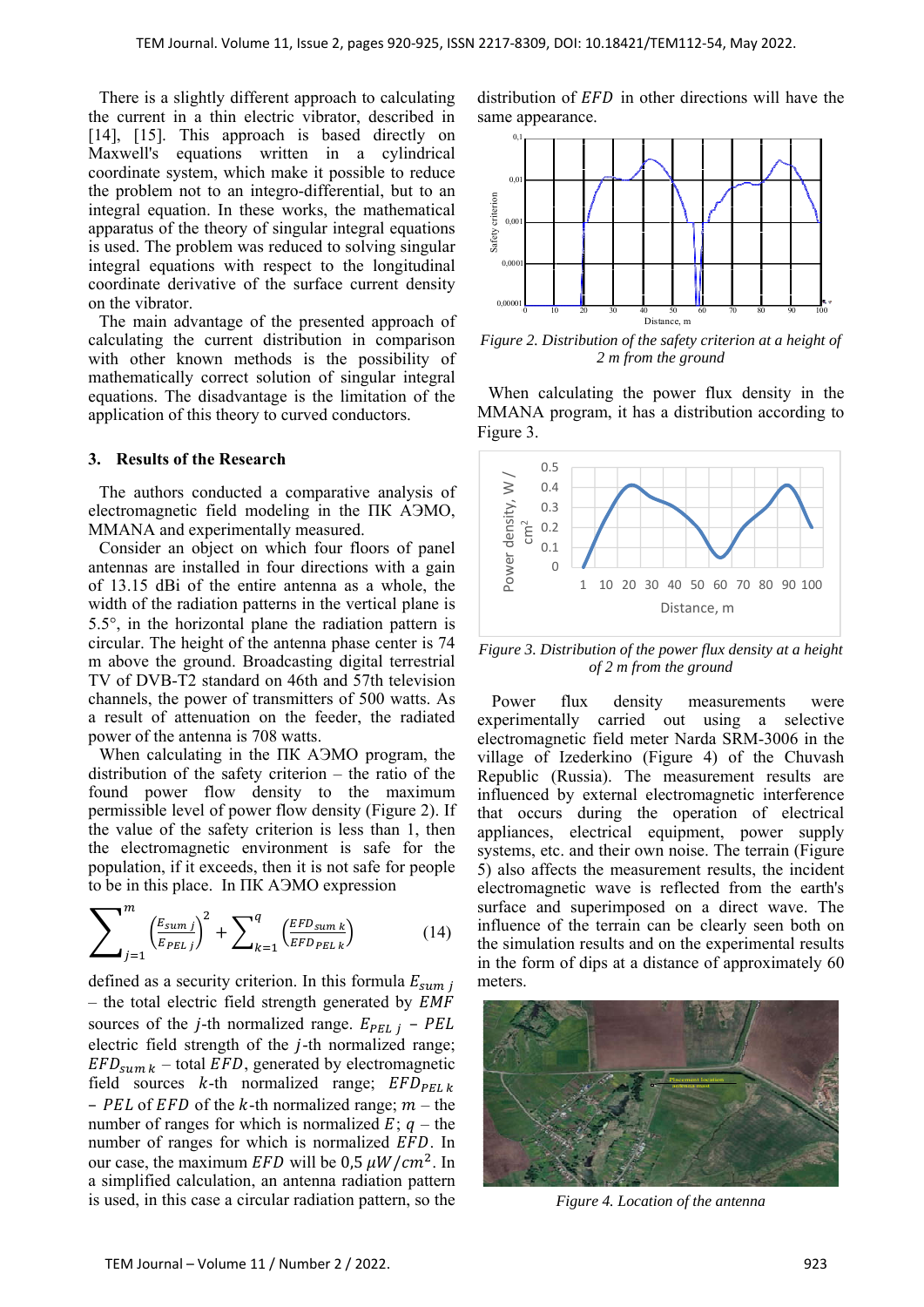

*Figure 5. Terrain in directions relative to the north: a) in the direction of*  $0^{\circ}b$ *) in the direction*  $90^{\circ}c$ *) in the direction 180 d) in the direction 270*

The measurements were carried out under the conditions of operation of the transmitters at the maximum permitted power. The preparation of the equipment for measurements and the measurement process itself were carried out in accordance with the operating instructions of the devices used. The measurement of power flux density levels in the far zone of the transmitting radio equipment was carried out by a selective device with a non-directional reception antenna at a height of 0.5 to 2 m from ground level with the orientation of the measuring antenna to the maximum reception. The measurements were carried out taking into account the summation of the power flux density generated by individual sources that are part of the broadcasting system. The measurement results are shown in Figure 6. Two digital television transmitters of the *DVB-T*2 standard *Harris UAX*-500 *DV*(670 MHz-678 MHz) and *Maxiva UAX*-500 T2 (758 MHz-766MHz) are placed on the transmitting facility, each with output power 500 W.



*Figure 6. Distribution of the electromagnetic field power flux density at a height of 2 m from the ground in the direction of 0, 90, 180 and 270*

In accordance with the health and safety rules and standards (2.1.8/2.2.4.1383-03) the assessment of the impact of the electromagnetic field on the population is carried out in the frequency range of 300 MHz-300 GHz – according to the average values of the power flux density and up to  $10 \mu W/cm^2$  is acceptable. The comparison of deviations between the maximum calculated values (Figures 2, 3) and the measured values (Figure 6) is no more than 10%. The comparison of calculated and measured values of the power flux density at 46th and 57th television channels was also carried out in the village of Poshnary of the Yadrinsky district, the village of Raskildino of the Alikovsky district and the village of Kanash of the Yadrinsky district (Russia). The results of these experiments are similar to those obtained above. Therefore, the calculations allows us to correctly estimate the level of power flux density created by the transmitting equipment.

## **4. Conclusion**

 The paper presents the results of measurements of the power flux density at high frequency and parallel calculations in the programs ПК АЭМО and MMANA. The values obtained do not exceed the permissible level of power flux density established in Russia of 10  $\mu$ W/cm<sup>2</sup> in the range from 300 MHz to 3GHz for the population. The maximum measured energy flux density is 0.41  $\mu W/cm^2$ , which is more than 24 times less than the permissible level. The considered programs for calculating electromagnetic fields use different algorithms, but a comparison of the results of measurements and calculations of the power flux density indicate that the existing programs for modeling electromagnetic radiation sources correctly calculate the density distribution of the high-frequency electromagnetic field and allow assessing the pollution from electromagnetic radiation at high frequency. This makes it possible to assess the adverse effects on living organisms and electromagnetic compatibility of radio-electronic devices.